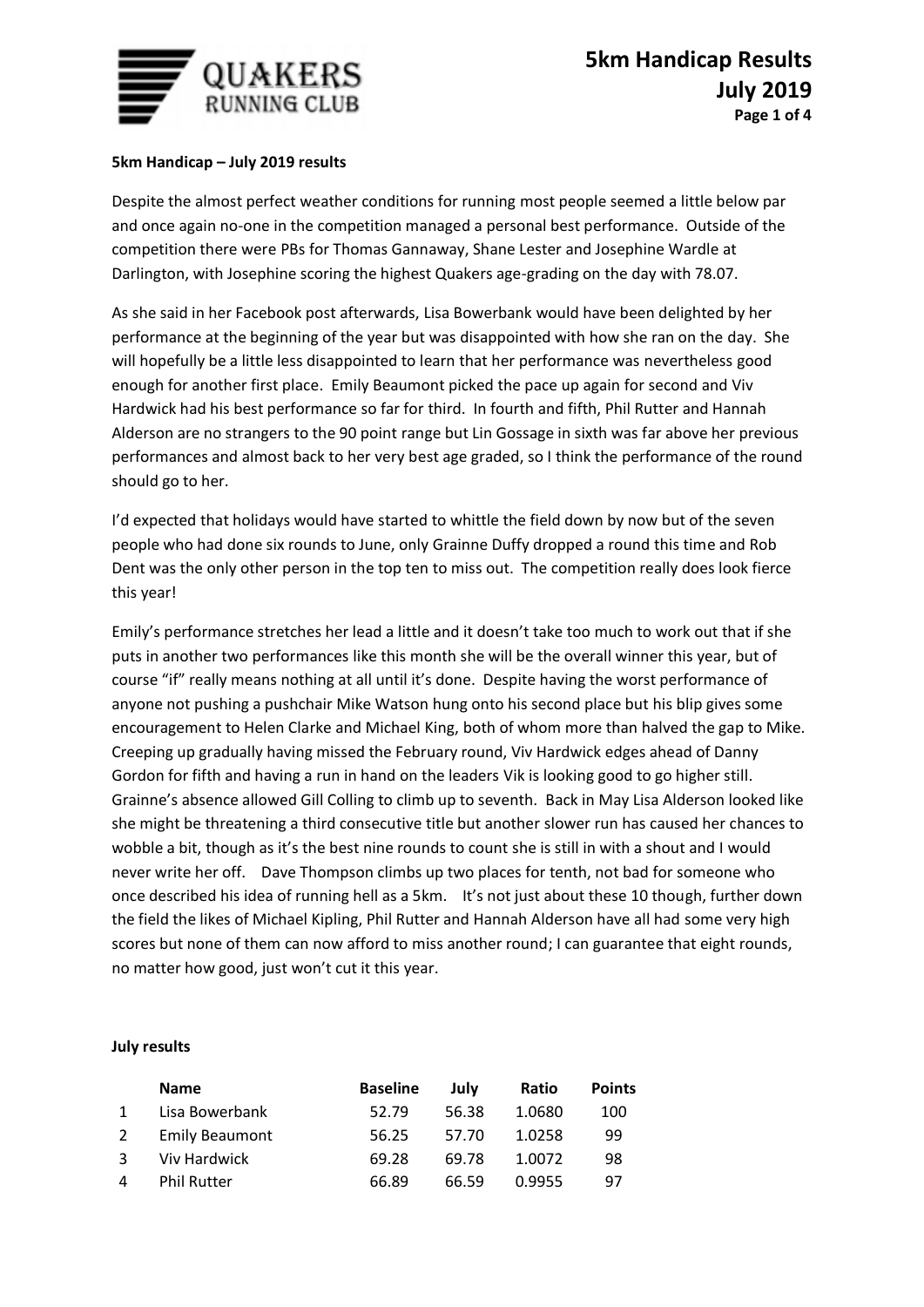| 5  | Hannah Alderson            | 56.68 | 56.32 | 0.9936 | 96 |
|----|----------------------------|-------|-------|--------|----|
| 6  | Lin Gossage                | 60.78 | 60.31 | 0.9923 | 95 |
| 7  | <b>Michael Kipling</b>     | 71.88 | 70.85 | 0.9857 | 94 |
| 8  | Michael King               | 55.00 | 54.08 | 0.9833 | 93 |
| 9  | Dave Thompson              | 74.87 | 73.42 | 0.9806 | 92 |
| 10 | <b>Helen Clarke</b>        | 56.96 | 55.81 | 0.9798 | 91 |
| 11 | Chris Land                 | 54.60 | 52.84 | 0.9678 | 90 |
| 12 | <b>Gill Colling</b>        | 66.34 | 64.09 | 0.9661 | 89 |
| 13 | Dave Whittle               | 73.44 | 70.82 | 0.9643 | 88 |
| 14 | <b>Neil Gooding</b>        | 71.40 | 68.46 | 0.9588 | 87 |
| 15 | Anthony Corbett            | 60.70 | 57.88 | 0.9535 | 86 |
| 16 | Elizabeth Kennedy          | 65.62 | 62.35 | 0.9502 | 85 |
| 17 | Lisa Alderson              | 55.92 | 53.03 | 0.9483 | 84 |
| 18 | lan Bond                   | 79.09 | 74.71 | 0.9446 | 83 |
| 19 | lan Hart                   | 72.92 | 67.46 | 0.9251 | 82 |
| 20 | Danny Gordon               | 75.84 | 70.05 | 0.9237 | 81 |
| 21 | lan Scott                  | 66.24 | 61.03 | 0.9213 | 80 |
| 22 | April Corbett              | 66.80 | 61.29 | 0.9175 | 79 |
| 23 | Michelle Scruby            | 55.71 | 50.79 | 0.9117 | 78 |
| 24 | <b>Wendy Thompson</b>      | 45.55 | 40.93 | 0.8986 | 77 |
| 25 | <b>Alison Hardwick</b>     | 68.38 | 61.22 | 0.8953 | 76 |
| 26 | <b>Marc Ellis</b>          | 81.08 | 72.06 | 0.8888 | 75 |
| 27 | <b>Jeff Marriot</b>        | 60.80 | 53.96 | 0.8875 | 74 |
| 28 | David Ledgerwood           | 59.23 | 50.76 | 0.8570 | 73 |
| 29 | Rob Gillham                | 71.17 | 60.46 | 0.8495 | 72 |
| 30 | Paul Ryan                  | 53.29 | 42.09 | 0.7898 | 71 |
| 31 | John McGrath               | 59.96 | 46.92 | 0.7825 | 70 |
| 32 | Emma Joyeux                | 57.14 | 44.51 | 0.7790 | 69 |
| 33 | Mike Watson                | 62.53 | 45.84 | 0.7331 | 68 |
| 34 | Gemma Marshall-Moore       | 58.71 | 37.30 | 0.6353 | 67 |
| 35 | <b>Olly Marshall-Moore</b> | 60.22 | 34.98 | 0.5809 | 66 |
|    |                            |       |       |        |    |

## **Cumulative results**

|                | <b>Name</b>           | Jan | Feb | March | <b>April</b> | May      | June | July | Total |
|----------------|-----------------------|-----|-----|-------|--------------|----------|------|------|-------|
| 1              | <b>Emily Beaumont</b> | 98  | 99  | 99    | 99           | 94       | 98   | 99   | 686   |
| $\overline{2}$ | Mike Watson           | 92  | 88  | 93    | 95           | 98       | 92   | 68   | 626   |
| 3              | Helen Clarke          | 60  | 98  | 98    | 92           | 87       | 87   | 91   | 613   |
| 4              | Michael King          | 95  | 95  | 91    | 74           | 75       | 88   | 93   | 611   |
| 5              | <b>Viv Hardwick</b>   | 96  | 0   | 96    | 96           | 96       | 91   | 98   | 573   |
| 6              | Danny Gordon          | 79  | 90  | 86    | 77           | 79       | 80   | 81   | 572   |
| 7              | <b>Gill Colling</b>   | 100 | 0   | 97    | 93           | 85       | 95   | 89   | 559   |
| 8              | <b>Grainne Duffy</b>  | 82  | 93  | 92    | 78           | 95       | 97   | 0    | 537   |
| 9              | Lisa Alderson         | 0   | 84  | 79    | 100          | 99       | 86   | 84   | 532   |
| 10             | Dave Thompson         | 84  | 97  | 94    | $\Omega$     | 72       | 79   | 92   | 518   |
| 11             | David Ledgerwood      | 77  | 75  | 68    | 68           | 73       | 72   | 73   | 506   |
| 12             | lan Hart              | 88  | 0   | 70    | 86           | 86       | 90   | 82   | 502   |
| 13             | Chris Land            | 87  | 86  | 89    | 67           | $\Omega$ | 77   | 90   | 496   |
| 14             | Rob Dent              | 89  | 91  | 0     | 90           | 82       | 89   | 0    | 441   |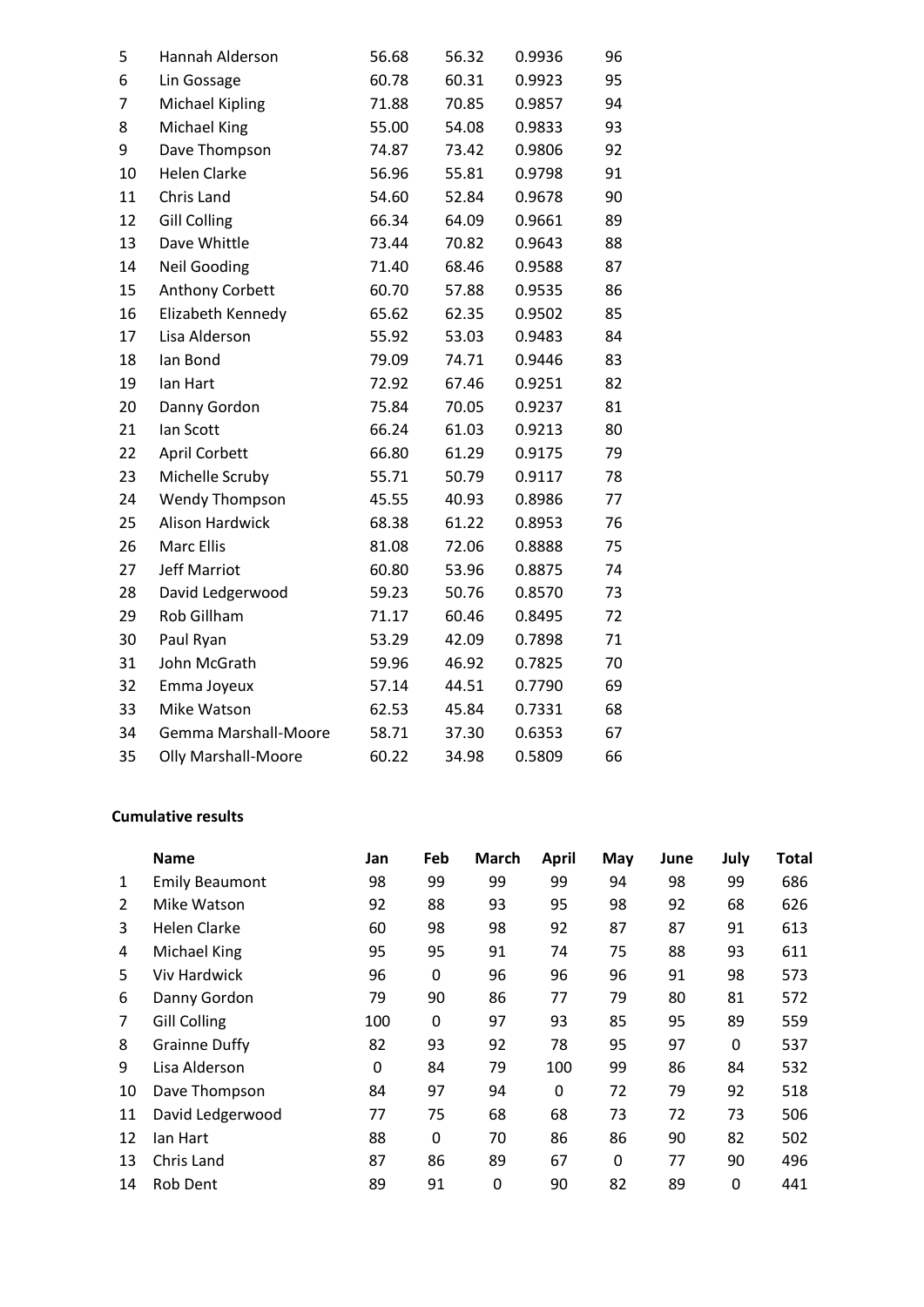| 15 | Rob Gillham                | 56               | 73               | 78               | 84               | 71               | 0   | 72               | 434 |
|----|----------------------------|------------------|------------------|------------------|------------------|------------------|-----|------------------|-----|
| 16 | <b>April Corbett</b>       | 68               | $\mathbf 0$      | 0                | 91               | 88               | 96  | 79               | 422 |
| 17 | <b>Neil Gooding</b>        | $\boldsymbol{0}$ | $\mathbf 0$      | 83               | 76               | 81               | 88  | 87               | 415 |
| 18 | Dave Whittle               | 78               | 89               | 0                | $\boldsymbol{0}$ | 84               | 73  | 88               | 412 |
| 19 | Dave Jones                 | 83               | 74               | 90               | 0                | 58               | 85  | $\boldsymbol{0}$ | 390 |
| 20 | <b>Michael Kipling</b>     | $\boldsymbol{0}$ | 100              | 0                | 97               | $\mathbf 0$      | 93  | 94               | 384 |
| 21 | <b>Phil Rutter</b>         | 91               | $\pmb{0}$        | 0                | 94               | 93               | 0   | 97               | 375 |
| 22 | Hannah Alderson            | 94               | $\boldsymbol{0}$ | 0                | 98               | $\boldsymbol{0}$ | 83  | 96               | 371 |
| 23 | Elizabeth Kennedy          | 67               | $\boldsymbol{0}$ | 72               | $\boldsymbol{0}$ | 64               | 82  | 85               | 370 |
| 24 | <b>Stuart Hardcastle</b>   | 81               | 96               | 0                | 88               | 92               | 0   | $\mathbf 0$      | 357 |
| 25 | Julie Bell                 | 86               | $\mathbf 0$      | 0                | 89               | 89               | 75  | 0                | 339 |
| 26 | lan Bond                   | $\mathbf 0$      | 77               | 0                | 87               | 90               | 0   | 83               | 337 |
| 27 | Paul Ryan                  | 59               | 66               | 0                | 63               | 63               | 0   | 71               | 322 |
| 28 | Darren Alderson            | 73               | 79               | 82               | 85               | $\mathbf 0$      | 0   | $\boldsymbol{0}$ | 319 |
| 29 | Lin Gossage                | $\mathbf 0$      | 72               | 0                | 73               | 78               | 0   | 95               | 318 |
| 30 | <b>Marc Ellis</b>          | 0                | $\boldsymbol{0}$ | 75               | $\boldsymbol{0}$ | 77               | 84  | 75               | 311 |
| 31 | Lisa Bowerbank             | 0                | $\mathbf 0$      | $\boldsymbol{0}$ | $\boldsymbol{0}$ | 100              | 100 | 100              | 300 |
| 32 | Peter Rowley               | 69               | $\mathbf 0$      | 77               | 80               | 74               | 0   | $\boldsymbol{0}$ | 300 |
| 33 | lan Scott                  | $\boldsymbol{0}$ | $\boldsymbol{0}$ | 0                | 71               | 67               | 76  | 80               | 294 |
| 34 | Richie Payne               | 61               | 71               | 80               | $\boldsymbol{0}$ | $\boldsymbol{0}$ | 81  | $\boldsymbol{0}$ | 293 |
| 35 | Alison Hardwick            | 58               | $\boldsymbol{0}$ | 0                | 75               | 69               | 0   | 76               | 278 |
| 36 | <b>Brian Dixon</b>         | $\mathbf 0$      | 92               | 95               | $\boldsymbol{0}$ | 76               | 0   | $\mathbf 0$      | 263 |
| 37 | Sally Singleton            | 0                | 83               | 87               | 83               | $\mathbf 0$      | 0   | 0                | 253 |
| 38 | Janette Croft              | $\mathbf 0$      | 87               | 81               | $\boldsymbol{0}$ | 68               | 0   | $\mathbf 0$      | 236 |
| 39 | Anthony Corbett            | 66               | $\mathbf 0$      | 0                | 79               | $\mathbf 0$      | 0   | 86               | 231 |
| 40 | <b>Nicola Darling</b>      | 75               | $\boldsymbol{0}$ | 84               | 72               | $\mathbf 0$      | 0   | $\boldsymbol{0}$ | 231 |
| 41 | <b>Jeff Marriot</b>        | $\mathbf 0$      | 68               | 71               | $\boldsymbol{0}$ | $\mathbf 0$      | 0   | 74               | 213 |
| 42 | <b>Fred Tennant</b>        | 70               | $\boldsymbol{0}$ | $\boldsymbol{0}$ | 82               | 60               | 0   | $\boldsymbol{0}$ | 212 |
| 43 | Lee Morris                 | 0                | $\mathbf 0$      | 69               | 64               | 61               | 0   | 0                | 194 |
| 44 | Rebecca Howard             | $\mathbf 0$      | 94               | 100              | $\mathbf 0$      | $\mathbf 0$      | 0   | $\mathbf 0$      | 194 |
| 45 | Adrian Cottam              | 99               | $\mathbf 0$      | 0                | 0                | 91               | 0   | $\mathbf 0$      | 190 |
| 46 | Andrew Vernon              | 97               | $\mathbf 0$      | 88               | 0                | $\mathbf 0$      | 0   | 0                | 185 |
| 47 | <b>Julie Russell</b>       | 0                | 81               | 0                | 0                | 97               | 0   | 0                | 178 |
| 48 | Malcolm Hewitson           | 90               | 76               | 0                | 0                | $\mathbf 0$      | 0   | 0                | 166 |
| 49 | Wendy Thompson             | 0                | 85               | 0                | 0                | $\mathbf 0$      | 0   | 77               | 162 |
| 50 | Sally watson               | 0                | $\mathbf 0$      | 76               | 0                | 83               | 0   | 0                | 159 |
| 51 | Ty Hankinson               | 76               | 80               | 0                | 0                | $\mathbf 0$      | 0   | $\mathbf 0$      | 156 |
| 52 | Michelle Scruby            | $\boldsymbol{0}$ | 0                | 0                | $\mathbf 0$      | $\mathbf 0$      | 74  | 78               | 152 |
| 53 | Phil Clarke                | 71               | $\mathbf 0$      | 0                | 81               | $\mathbf 0$      | 0   | $\mathbf 0$      | 152 |
| 54 | Ashleigh Atkinson          | $\boldsymbol{0}$ | $\mathbf 0$      | 0                | 66               | $\mathbf 0$      | 78  | 0                | 144 |
| 55 | Dave Todd                  | 72               | $\mathbf 0$      | 0                | 70               | $\mathbf 0$      | 0   | 0                | 142 |
| 56 | Iain Clyde                 | $\boldsymbol{0}$ | 69               | 73               | 0                | $\mathbf 0$      | 0   | 0                | 142 |
| 57 | Dawn Johnston              | 62               | 78               | 0                | 0                | $\mathbf 0$      | 0   | 0                | 140 |
| 58 | <b>Ed Griffiths</b>        | 65               | 0                | 75               | 0                | 0                | 0   | 0                | 140 |
| 59 | Claire Chapman             | 80               | $\mathbf 0$      | 0                | 0                | 59               | 0   | 0                | 139 |
| 60 | Michael Joyeux             | 74               | 65               | 0                | 0                | $\mathbf 0$      | 0   | 0                | 139 |
| 61 | Gemma Marshall-Moore       | 0                | 0                | 66               | 0                | $\mathbf 0$      | 0   | 67               | 133 |
| 62 | Michelle Dale              | 0                | 67               | 0                | 0                | 66               | 0   | $\mathbf 0$      | 133 |
| 63 | <b>Olly Marshall-Moore</b> | 0                | $\pmb{0}$        | 64               | 0                | $\pmb{0}$        | 0   | 66               | 130 |